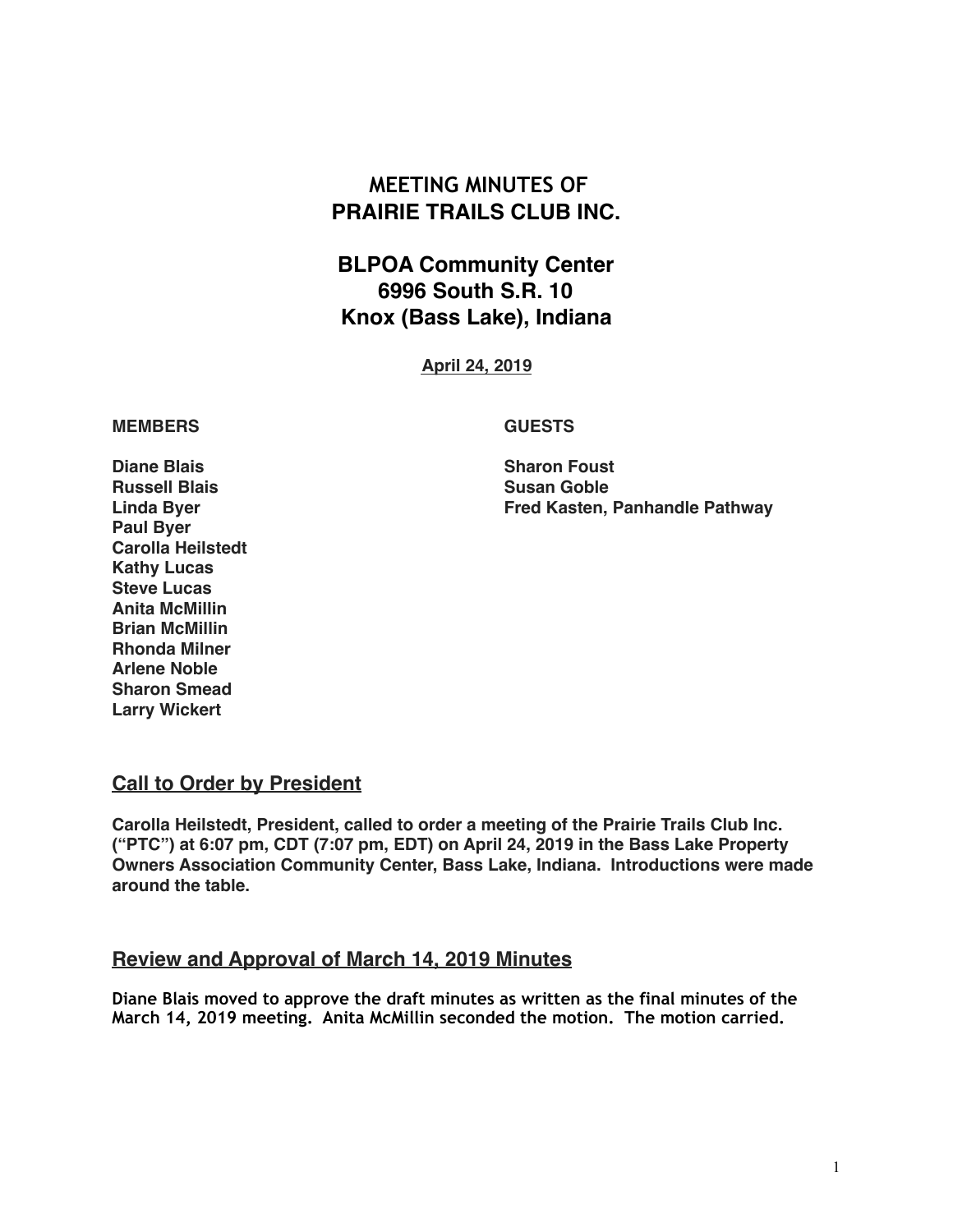# **Review and Approval of Treasurer's Report**

**Kathy circulated copies of the Treasurer's Report for the period that followed the March meeting. The report provided in substantive parts:** 

| I) | <b>First Farmers Bank &amp; Trust (FFBT)</b><br><b>Balance forward from 3/14/19</b> |           | \$29,598.72 |
|----|-------------------------------------------------------------------------------------|-----------|-------------|
|    | <b>INCOME</b>                                                                       |           |             |
|    | 04/22/19 Deposit<br>K. Lucas: supplemental payment for donated tree                 | 82.50     |             |
|    | 04/22/19 Deposit<br>Virgil Noble: bench purchase                                    | 350.00    |             |
|    | 04/23/19 Deposit<br>Marshall County Horse Association: bench purchase.              | 350.00    |             |
|    | <b>Total Income</b>                                                                 | 782.50    |             |
|    | <b>EXPENSES</b>                                                                     |           |             |
|    | 04/09/19 Check #1033<br>P. Byer: reimbursement-cement, etc. for benches             | $-149.75$ |             |
|    | 04/11/19 Check #1034<br>B. Fingerhut: reimbursement-bolts, etc. for benches         | 58.82     |             |
|    | 04/22/19 Check #1032<br>OTES: Norwayne Field sign (Erie Trail, USBR35 and ADT)      | 55.00     |             |
|    | 04/22/19 Check #1035<br>K. Lucas: reimbursement for bench plaque                    | 32.95     |             |
|    | 04/22/19 Check #1036<br>K. Lucas: reimbursement for multiple bench plaques          | 141.70    |             |
|    | 04/24/19 Check #1037<br>Woody Warehouse: 2 flowering dogwoods & 1 chinquapin oak    | 182.50    |             |
|    | <b>Total Expenses</b>                                                               | $-620.72$ |             |
|    | <b>Total Transactions</b>                                                           |           | 161.78      |
|    | Ending FFBT balance as of 04/24/19                                                  |           | \$29,760.50 |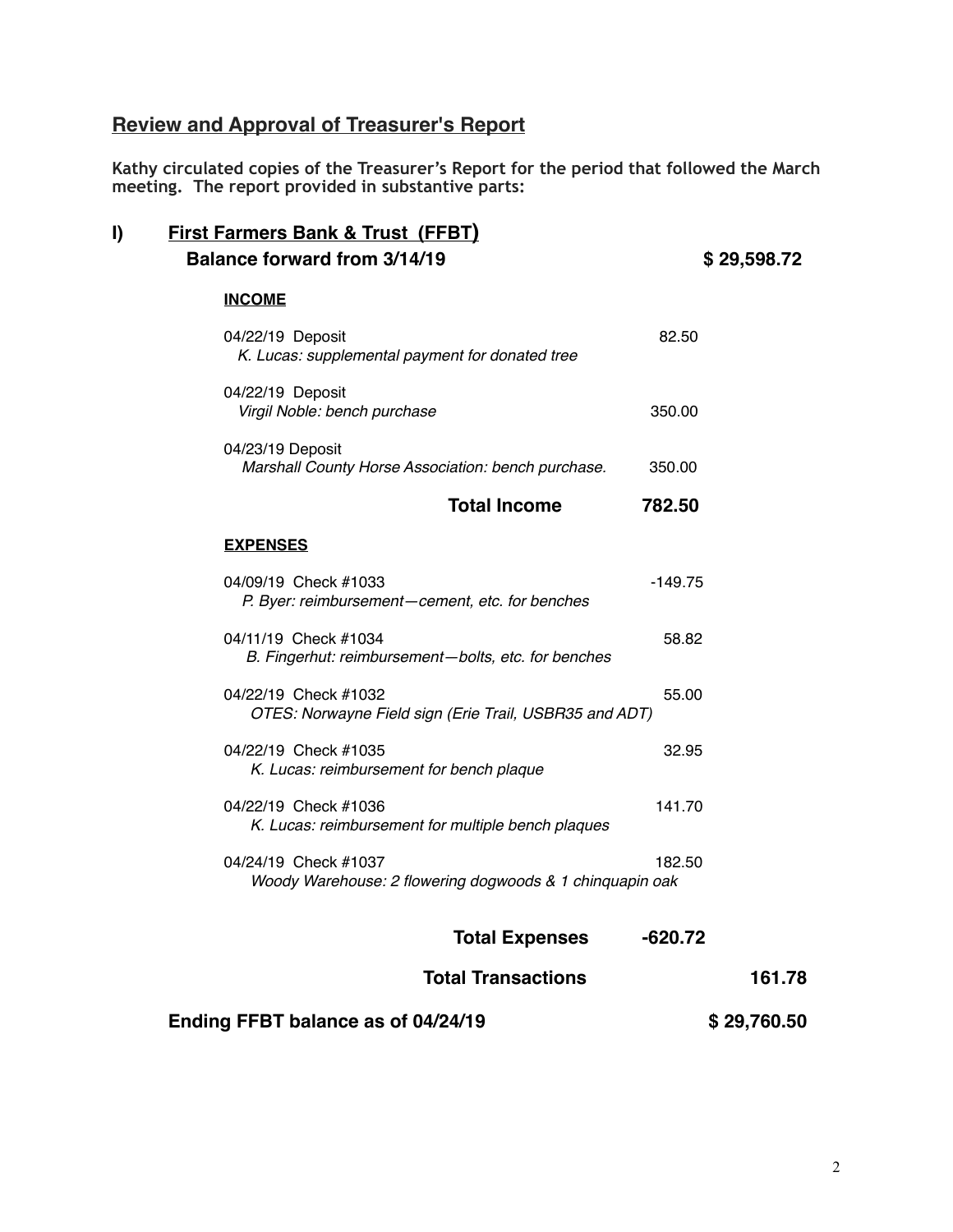#### **II) Northern Indiana Community Foundation (NICF)**

| NICF balance as of 12/31/18 |                      | 3,930.82    |  |
|-----------------------------|----------------------|-------------|--|
|                             | Total of 2 accounts: | \$33,361.32 |  |

**Kathy then distributed a written breakdown of restricted and unrestricted funding. The substance of the distribution is set forth below:**

#### **RESTRICTED GRANTS/DONATIONS**

| <b>UNRESTRICTED</b> |
|---------------------|
|                     |
|                     |
|                     |
|                     |

**Brian McMillin moved to approve the Treasurer's Report including the update of Restricted and Unrestricted funds. Rhonda Milner seconded the motion. The motion carried.** 

#### **Native Plants for Trailside Landscaping**

**Review of restricted grants and donations resulted in a discussion of native plants and landscaping, notably but not exclusively at bench sites. Kathy and Steve had augmented the Wine Timers Club donation for the Karen Wittig bench with a landscaping donation. Mums in planters were provided on a temporary basis last fall with a perennial to be added this spring. Kathy and Steve visited Cardno-J.F. New in Walkerton where they received two recommendations of reputable sources for native trees, including Woody Warehouse Nurseries, Inc. in Lizton west of Indianapolis. They also sought Linda Byer's professional opinion, and she also recommended Woody Warehouse for either a redbud or flowering dogwood.** 

**Kathy emailed Tracy Elliott who has been facilitating completion of Karen's bench site. She asked how Greg Wittig and Tracy would feel about planting a dogwood. Tracy wrote**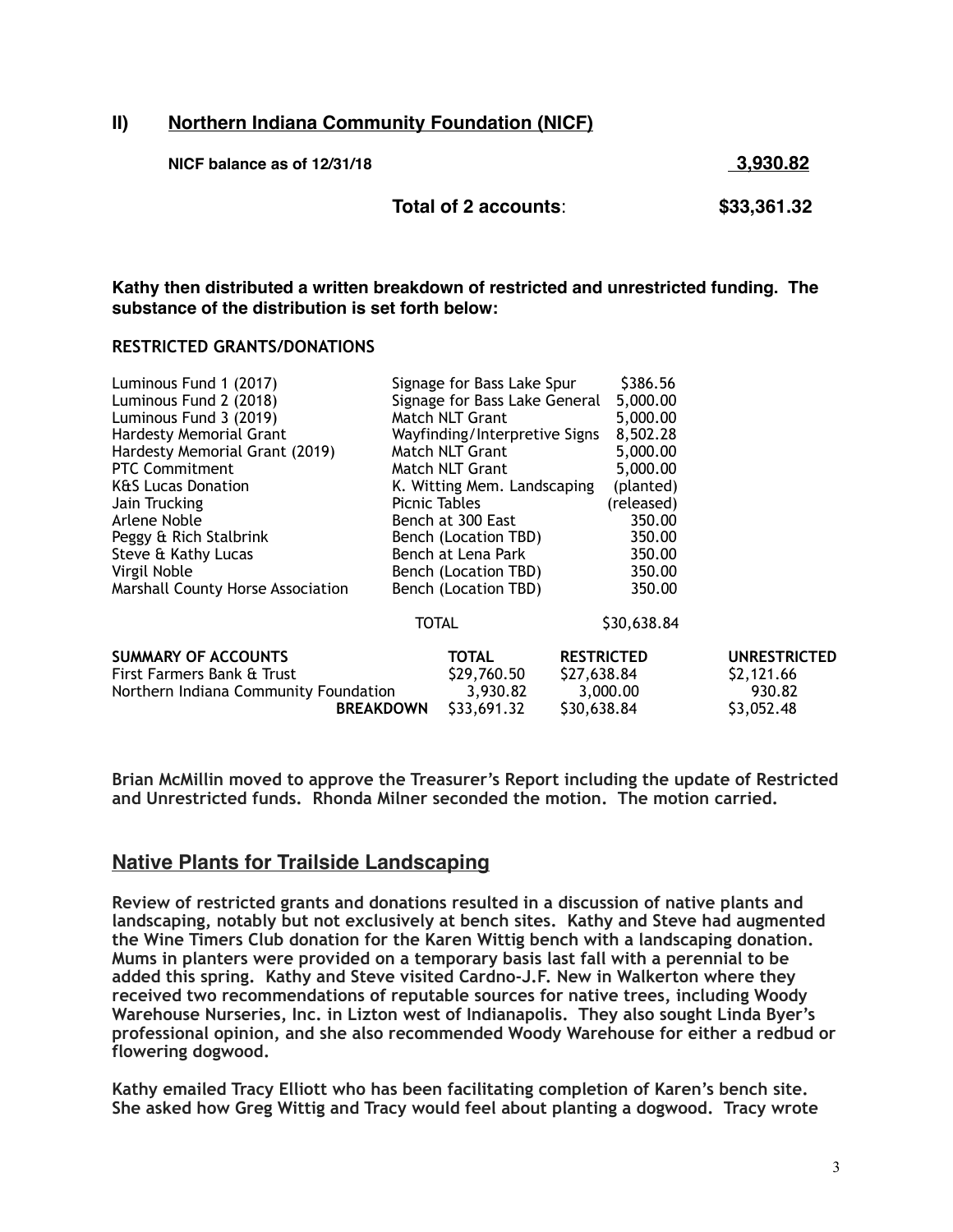**back on April 16, "Greg and I most definitely think the flowering dogwood would be a wonderful choice."** 

**Steve communicated by email with Dawn Stelts of Woody Warehouse. On its website, Woody Warehouse states it is primarily a wholesale supplier but does offer retail sales on a few selected dates. Following several exchanges, Dawn Stelts wrote that since the PTC is a non-profit corporation servicing a public trail, the PTC will be treated as a wholesaler for both rates and the more frequent dates when purchases and pickups can be made. Also, she said Woody Warehouse would collaborate with the PTC if our organization wished to develop a native species sales event as a fundraiser.** 

**Steve and Kathy decided to obtain the flowering dogwood for Karen's bench. They also donated a second dogwood and a chinquapin oak for the Lena Park site. Steve drove to Lizton on Earth Day, April 22, to pick up these three trees. On his return that day, Kathy helped him plant the trees. Steve said he would begin an inventory of native species planted along the trail with the hope of encouraging their preservation and growth.** 

**Russ said he and Diane might be interested in sponsoring a native tree or other plant along the trail. Bruce expressed a similar perspective by email. At a future meeting, the subject will be revisited.** 

#### **Update on Signage**

**Steve Lucas said Rick Vlaming called earlier in the day with an update on preparation of frames for the you-are-here signs. The design Rick developed is intended to maximize visibility and minimize the likelihood of damage. He will purchase posts for the frames and signs with the hope our members can begin placing them in May.**

**As anticipated during our last meeting, the Town of North Judson on March 15 selected onsite at Norwayne Field the size and location for a new sign to direct visitors to US-BR35, the American Discovery Trail and the Erie Trail. OTES completed manufacture of the sign on April 2, and it was delivered on the same day to Andrew Rowe, North Judson Clerk-Treasurer.** 

**Amanda Brewer of OTES and Yancy Lucas collaborated to resolve technical issues posed by the complex digital designs of two informational signs for Lena Park and two for Bass Lake. The four signs were manufactured by OTES and displayed during the meeting. Kathy delivered a \$220 check for their purchase on April 23, but it had yet to be submitted to First Farmers Bank and so would be referenced in next month's Treasurer's Report. Yancy donated substantial time and expertise to design the signs. The Hardesty Memorial Fund has contributed \$110 for manufacture of the Lena Park signs and the Luminous Foundation \$110 for manufacture of the Bass Lake signs. Also, these two wonderful benefactors will later provide funding for frames and posts.**

#### **Report of April 11 Greenways Foundation Luncheon**

**Brian reported the Indiana Greenways Foundation held its annual fundraiser in Carmel on April 11. He, Anita, Diane, Russell Blais, Carolla and Rhonda nominated Steve and**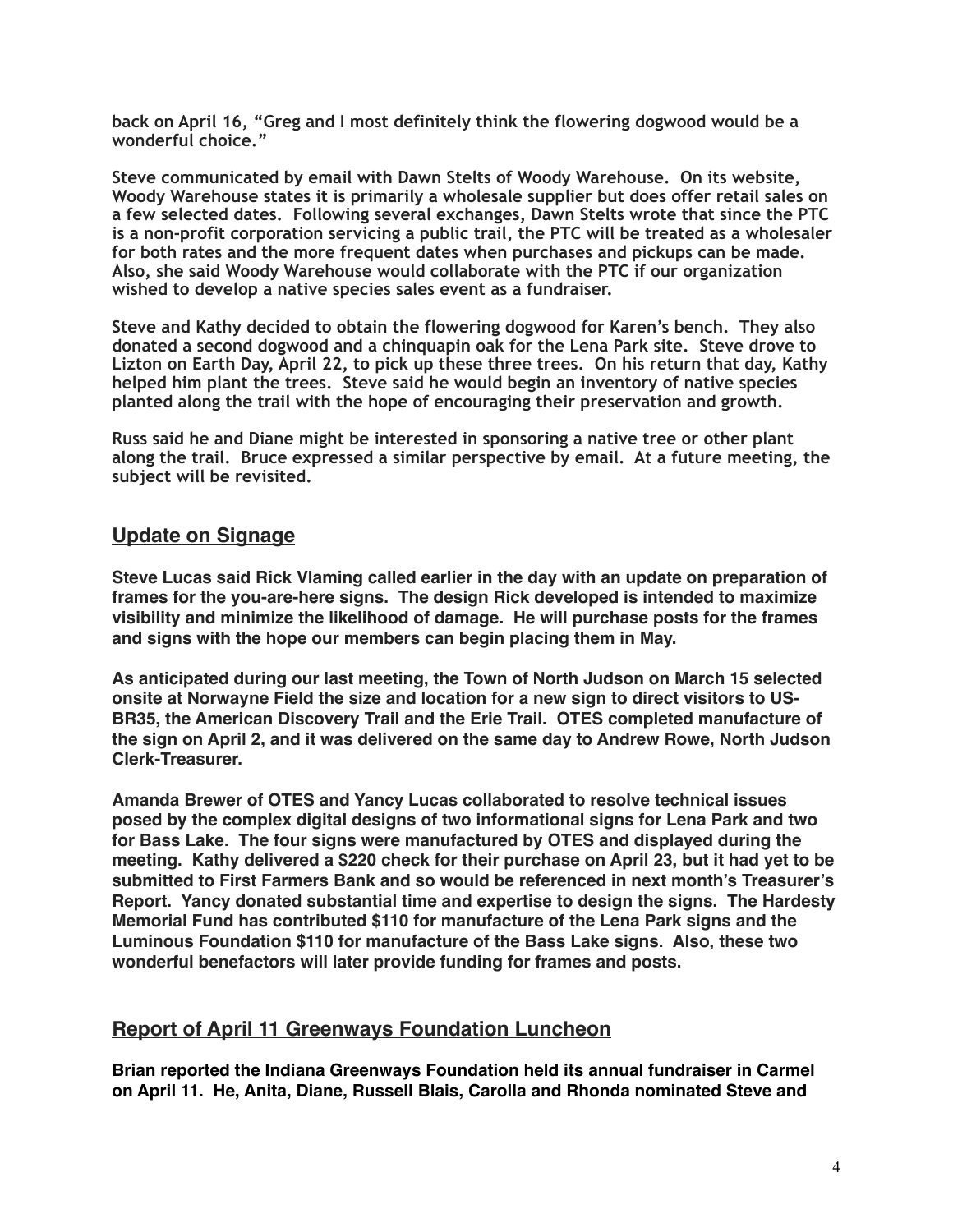**Kathy jointly for the Foundation's 2018 award as "Outstanding Trail Advocate" for work on the Erie Trail and related trails in Starke County. The nomination was also supported by a letter from Bass Lake Property Owners Association President, Rick Anderson. The Foundation determined to grant the award to Steve and Kathy, with outgoing President, Tom Bruns, making the presentation. Kathy said, "Steve and I were shocked by the award and humbled that Brian and crew made the nomination." Steve added, "We very much appreciate the honor, but the award belongs to all PTC members and to all of our supporters. You're such a great group of volunteers. Without you we could do nothing."**

**Brian said the Greenways Foundation is an excellent source to gauge the progress of trail development in Indiana, particularly during the last ten years. During the meeting the Foundation provided updates on grant requests and recognized particular trail groups and individuals for special achievements. This year the most aggressive efforts were described from the northern counties. Regarding Starke County, the Foundation reported this year giving the PTC \$5,000 as part of the match required under the First Round of Gov. Holcomb's Next Level Trails grant program. The Foundation also reflected on a 2017 grant to the PTC that supported our successful effort to obtain Federal not-forprofit status. Last October the Foundation named the Erie Trail its Indiana "Trail of the Month".**

**Cameron Clark, Director of the Indiana Department of Natural Resources, was keynote speaker. He said \$25 million will be awarded during the First Round of the Governor's program before mid-May, Qualified grant applications totaled \$144 million, about twice the amount anticipated by the DNR. A total of \$90 million was approved for trail projects, and unsuccessful applicants for the First Round can reapply. He said the DNR is also seeking corporate sponsorship beyond the approved \$90 million "so fingers crossed".**

#### **Announcement of Constellation of Starke Finalist Status**

**Starke County Economic Director, Larry Wickert, announced that the Constellation of Starke is one of four finalists in the Indiana Office of Community and Rural Affairs (OCRA) Regional Stellar Communities Designation Program. Constellation of Starke is a collaboration of Starke County, Knox, North Judson and Hamlet. As a member of the final four, Constellation of Starke qualifies for \$20,000 in planning grants, with 50% in mid-July and the remainder available when the regional development plan is submitted in September. Each of the members of the final four may make use of the Ball State Indiana Communities Institute to gauge community perspectives as they compete for the top designation. This designation is scheduled to be announced on December 5.**

**Larry said the Director of Development for the Starke County Community Foundation, Jessica Martinović, helped prepare the successful OCRA application. An interested citizen may contact her for further information about the status locally of the process.**

**Larry added that an emphasis of the application was upon recreational opportunities in Starke County, with specific references to the Erie Trail and the PTC. He recommended that members be involved and share their ideas with the Ball State Institute. He said the first public meeting was scheduled for May 23 at 1:00 pm in the Nancy J. Dembowski Community Center, 55 East Lake Street in Knox.**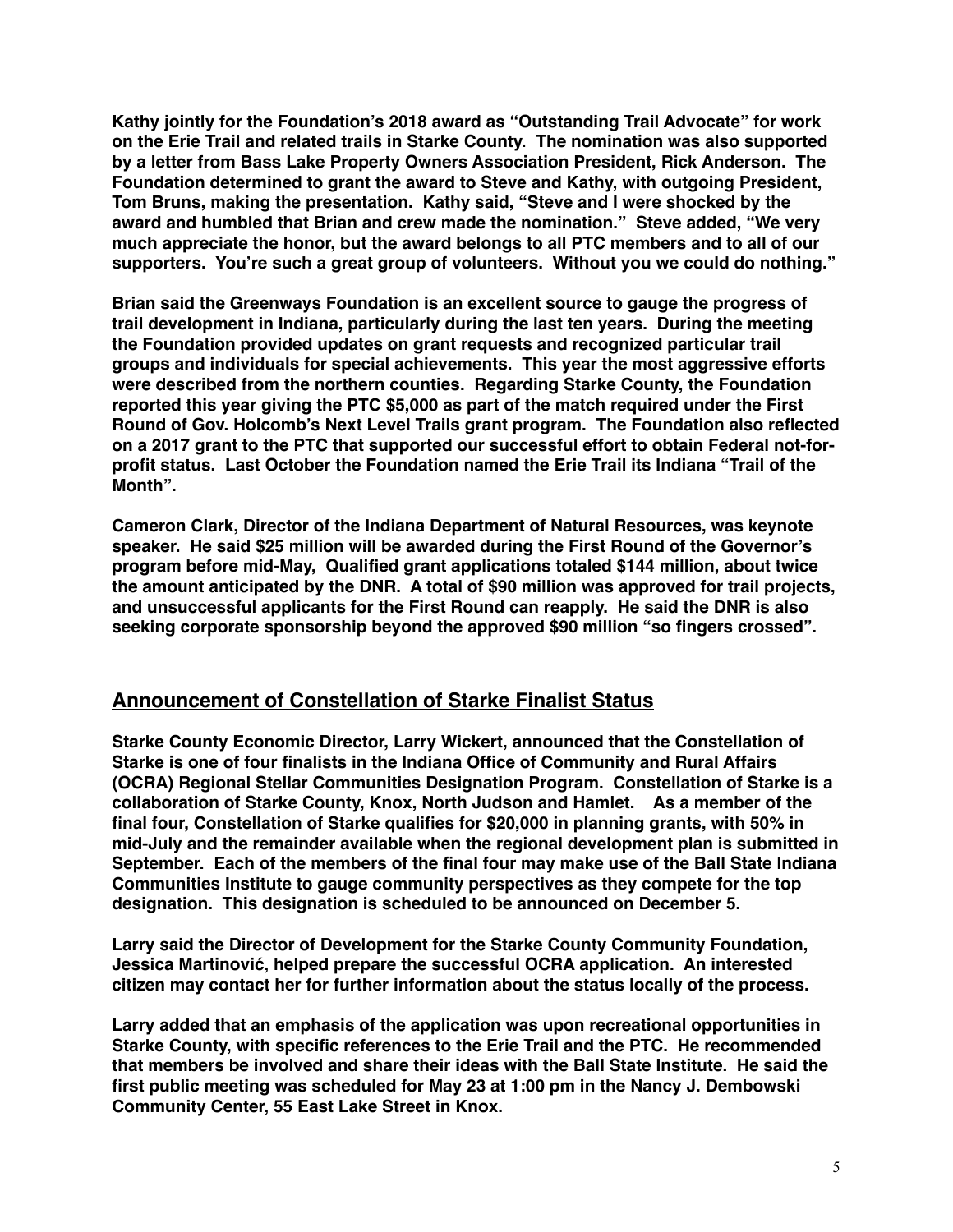**An idea floated by Starke County Attorney Marty Lucas that would involve the Erie Trail is a scale model of the solar system starting with the sun at the Main Street trailhead. With the current nine miles of trail, the model would end at US 35 with the planet Neptune.**

#### **Update on and Direction for Future of Lids-to-Benches Initiative**

**Kathy reflected the first bench was placed several years along the Erie Trail at Aldine with a donation by Susan DeSantis and the labor and carpentry skills of Bruce Finger hut. Since July 2015 the PTC has collected and sorted plastic lids, with participation by youth groups, for exchanges of lids-for-benches in the Green Tree Plastics "ABC Promise Partnership". Seven new benches were acquired through the program. One was placed with sponsorship by the Bortell family at CR 400 East and a second with sponsorship by the Wine Timers Club in honor of Karen Wittig just west of Highway US 35.**

**Kathy said five benches are ready for placement with all of them underwritten by local sponsors. On the morning of April 6, Bruce, Paul and Steve set a pad for the Lena Park bench they underwrote as shown below.**

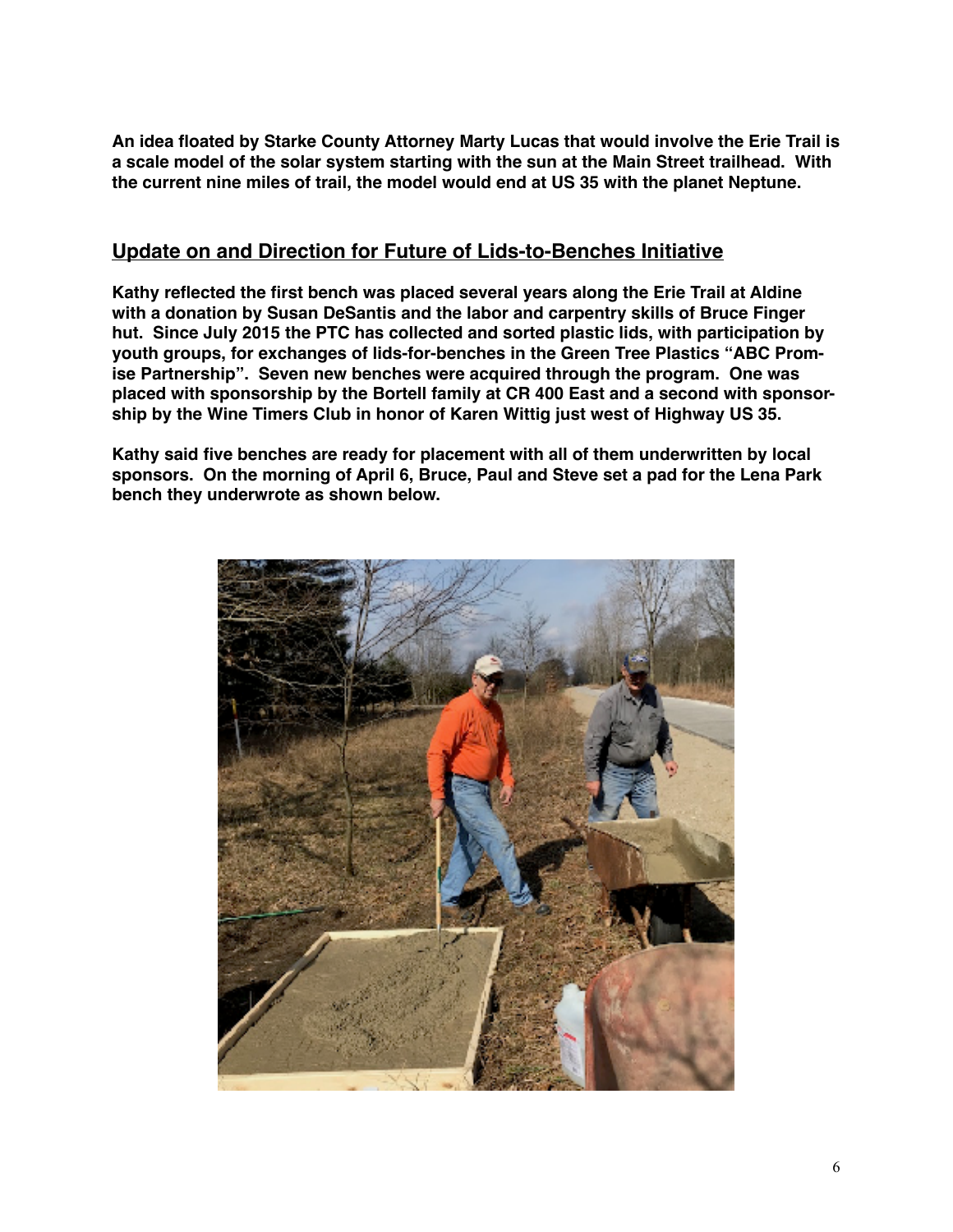**Later on April 6, they set a pad for the site at County Road 300 East underwritten by Al and Arlene Noble. Rich and Peggy Stalbrink underwrote a bench tentatively proposed for an interpretation of the signal bungalow near CR 200 East. As part of the required match for the grant sought to extend the trail southeasterly to CR 700 East, the PTC committed to providing two benches on the extension. Virgil Noble and the Marshall County Horse Association have underwritten two benches which they consented to being placed on the extension, if accomplished.** 

**During the PTC's October 2018 meeting, the membership reviewed whether participation in the ABC Promise Partnership initiative should be ended or suspended. The meeting minutes reflect that two years later we had collected enough lids to obtain two benches. Just over a year after that we had enough lids for five more benches, in part because Green Tree Plastics reduced weight requirements for lids and in part because collections had accelerated. In October the members decided to continue collecting lids until this "spring with an understanding continuation of the initiative would…be evaluated based on need." Steve said he had received several requests to place the item on the agenda for "this April meeting as the first spring meeting of the PTC".**

**Numerous people who either live in Starke County or who have connections to Starke County, such as summer visitors from Chicago and suburbs, have collected lids which they contributed to the lids-to-benches initiative. The benefits of recycling have been underlined, in particular to children and teenagers. The initiative has fostered a better understanding among the general public of our trail systems and promoted good will. A need expressed by many for more benches has been met. But the initiative has costs that are not always obvious. Many of our members have contributed labor to prepare forms, attach plaques and set the benches, including most notably Bruce and Paul. Others have made the long trip to Evansville to deliver lids and return with benches, including Rick and Russ. Kathy, Rhonda, Anita, Brian and Diane have spent time with young people sorting the lids and discussing the advantages of recycling. If these efforts are not included in the costs, and perhaps if they are, there would probably be a PTC financial profit but only a modest one.**

**Several members reported on the hopes of many who have contributed lids, that the project will continue. Bruce indicated outside the meeting he would continue to work on preparing and setting benches if the members were still supportive of the initiative. There were questions raised as to how many benches were enough for the trail, but with the new benches yet to be set there would still be only eight benches in nine miles. No one present expressed the opinion this density was excessive. Two benches must be placed on the two-mile extension to CR 700 East, if the extension is accomplished, which would further lessen the density.** 

**Following an extended group discussion, Rhonda moved to table until after August 2019 whether the PTC should end or suspend participation in the ABC Promise Partnership initiative for lids-to-benches. Russ seconded the motion. The motion carried.**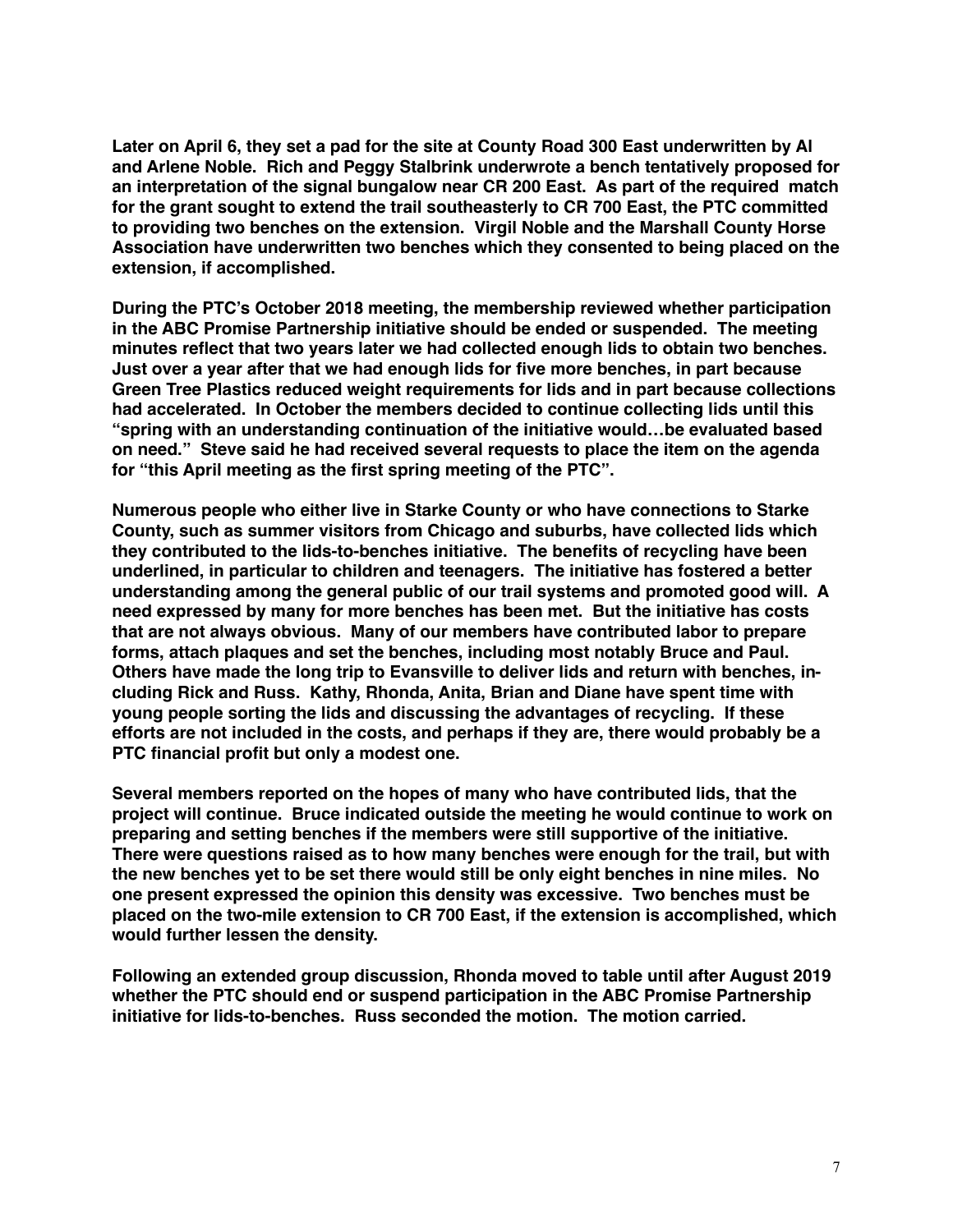#### **Consideration of a Strategy to Develop the Signal Bungalow Site**

**During the August 2018 meeting, the PTC membership made the signal bungalow site near CR 200 East our fourth priority for the development of informational signage. With completion of signage for Lena Park and Bass Lake, the signal bungalow moves up our priority list. Bruce had performed preliminary daylighting for the site in early August, and additional work was performed there on our August 16 workday. At the beginning of April 2019, Rich and Peggy Stalbrink agreed to having the bench they are underwriting placed at the signal bungalow site.**

**Paul, Bruce and Steve visited the site during the April 6, 2019 workday to consider the options and challenges. Bruce had recently constructed a form for the placement of a pad, but there were thoughts and questions. Steve outlined his understanding of the thoughts and questions:**

- **(1)Because of the subject matter (a railroad installation with an existing structure), Hoosier Valley Railroad Museum (HVRM) concurrence should be obtained prior to making any physical modification to the appearance or structure of the bungalow.**
- **(2)The base of the signal bungalow is several feet lower than the trail. Perhaps a ramp with a gentle slope should be placed down from the trail to allow visitors to more easily and safely approach the signal bungalow. Perhaps the bench should be placed roughly midway along the ramp.**
- **(3)The signal bungalow should probably have modest repairs, at least to its south (trailside) face. That could facilitate surface painting and the application of an Erie or Erie Lackawanna logo.**
- **(4)The site might make sense for the location of a repair station.**

**Paul said he and Linda had spoken with our HVRM liaison, Bob Albert, regarding the possibility of making repairs to the south face of the signal bungalow. Their belief was that Bob was in agreement. Brian called upon his own experience as a railroad employee to suggest possibilities for how the signal bungalow was likely to have functioned.**

**After considerable discussion, the members agreed to go forward with development of the signal bungalow project based on a consensus developed between HVRM and PTC membership. Carolla then appointed a workgroup to be led by Brian with participation by Bruce, Paul, and Linda and in consultation with Bob. If an interpretive sign is to be developed, they would also consult with Yancy. She said other PTC members were welcome to assist.**

#### **Consideration of Summer Mower Loan Agreement between the PTC and the HVRM**

**Carolla said she has spoken by telephone with Bruce concerning possible use of the PTC mower this spring and summer to help control vegetation growing along the Erie Trail, particularly west of CR 100 West. The mower is now being stored by Bruce, but Peggy Bohac has volunteered to keep the mower at her home. Carolla reflected the mower is the PTC's most valuable property. She believes mowing vegetation between**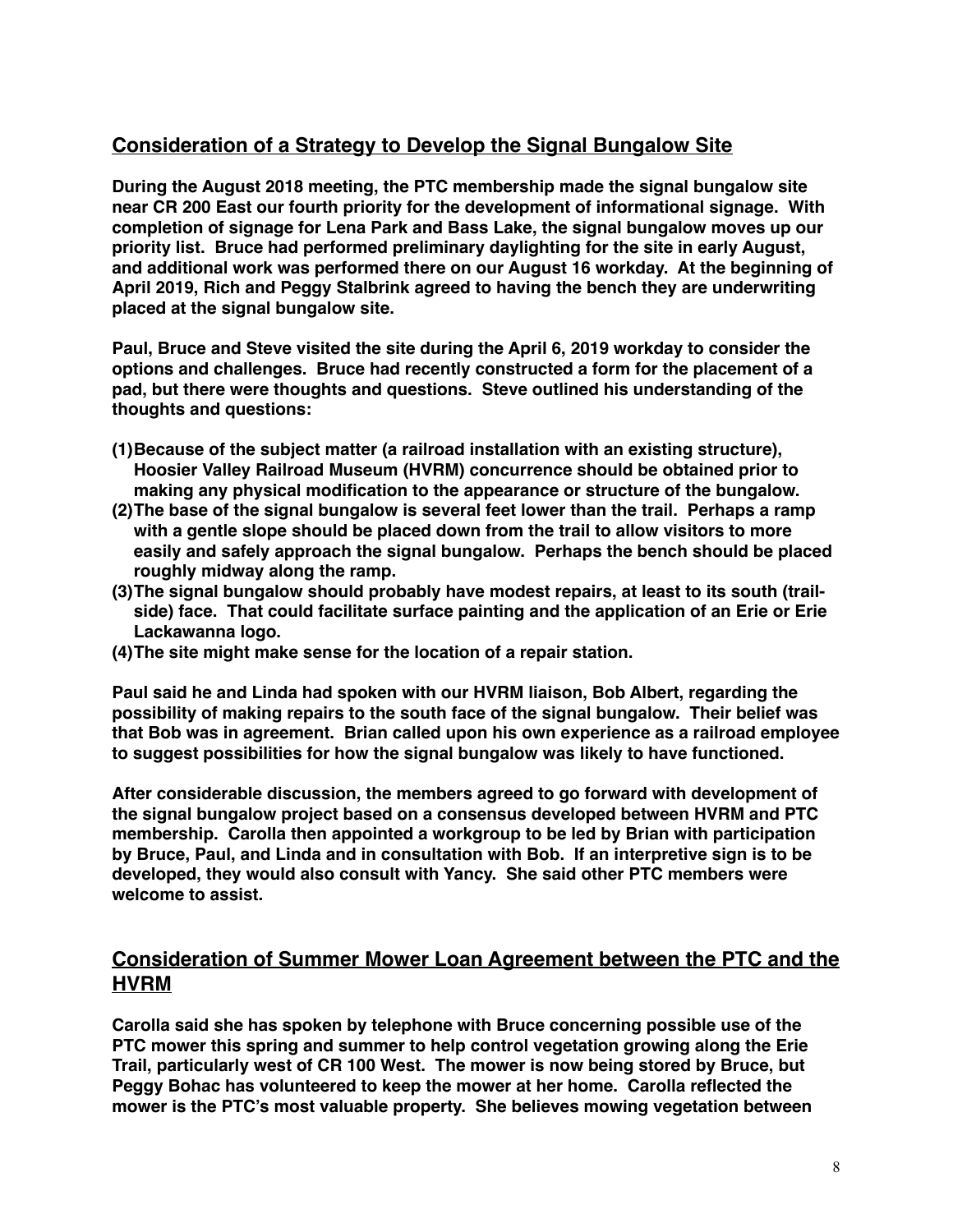**Main Street and CR 100 West served both the interests of the HVRM and the PTC. Both the HVRM and the PTC need to keep the shared corridor safe and attractive. The mower was financed by membership fees and donations by PTC friends with the understanding we would use it in our capacity as a non-profit corporation supporting our trails system and particularly the Erie Trail. The HVRM is also a non-profit corporation using the same shared corridor.**

**Carolla said if the mower is to be made available for usage by the HVRM there should be a short, simple memorandum with the PTC stating that the HVRM will use the mower for maintenance of the railway and trail corridor, will keep the mower in good working order, and will supervise usage with reasonable caution consistent with HVRM's insurance coverage.**

**Paul said he and Linda have spoken with Bob Albert, and Bob does not believe the HVRM is aware of any plan to use the PTC mower for corridor maintenance. Carolla said there needs to be further discussions between the HVRM and PTC, perhaps including the respective boards of directors. If an agreement in principle can be achieved, a draft MOU can be exchanged to authorized HVRM use of the mower. If not, the PTC may need to have an internal discussion about how the mower should be stored and whether the PTC should undertake corridor mowing. Carolla tabled this item until further discussions by the HVRM and PTC.**

#### **Consideration of Spring and Summer Group Bike Rides**

**During the March meeting, members took preliminary steps to develop bike rides for the spring and summer.** 

- **(1)Bruce agreed to chair a committee for a bike ride in association with the North Judson Mint Festival parade on Sunday, June 16.**
- **(2)A joint bike ride with members of the PTC and the Bass Lake Property Owners Association was set for July 20 at 9:00 am, CDT to begin at the BLPOA Community Center. Russ and Steve agreed to help coordinate the event. Our hope is to clarify details during the BLPOA meeting on May 4.**
- **(3)Hold monthly joint bike rides with PTC and BLPOA members in addition to the July 20 event as proposed by Dr. Thomas I. Jones. Diane said she raised the possibility in a BLPOA meeting but it received little response. She said her intent was to suggest the idea again when more of the summer visitors attend.**

## **Report on Moving Starke County Forward Walk/Cycle Challenge**

**Kathy reported on Moving Starke County Forward for Deb Mix, who had a conflict and was unable to attend the PTC meeting, regarding the "Step it Up" challenge from May 26 to September 2, 2019. Medals will be awarded in three categories: (A) walking 100 miles in 100 days; (B) walking teams of any size for 1,000 miles in 100 days; and (C) bicycling 1,000 miles in 100 days. To log miles online, a person may:**

> **email [movingscforward@gmail.com](mailto:movingscforward@gmail.com) or visit [www.surveymonkey.com/r/MSCFSteps](http://www.surveymonkey.com/r/MSCFSteps)**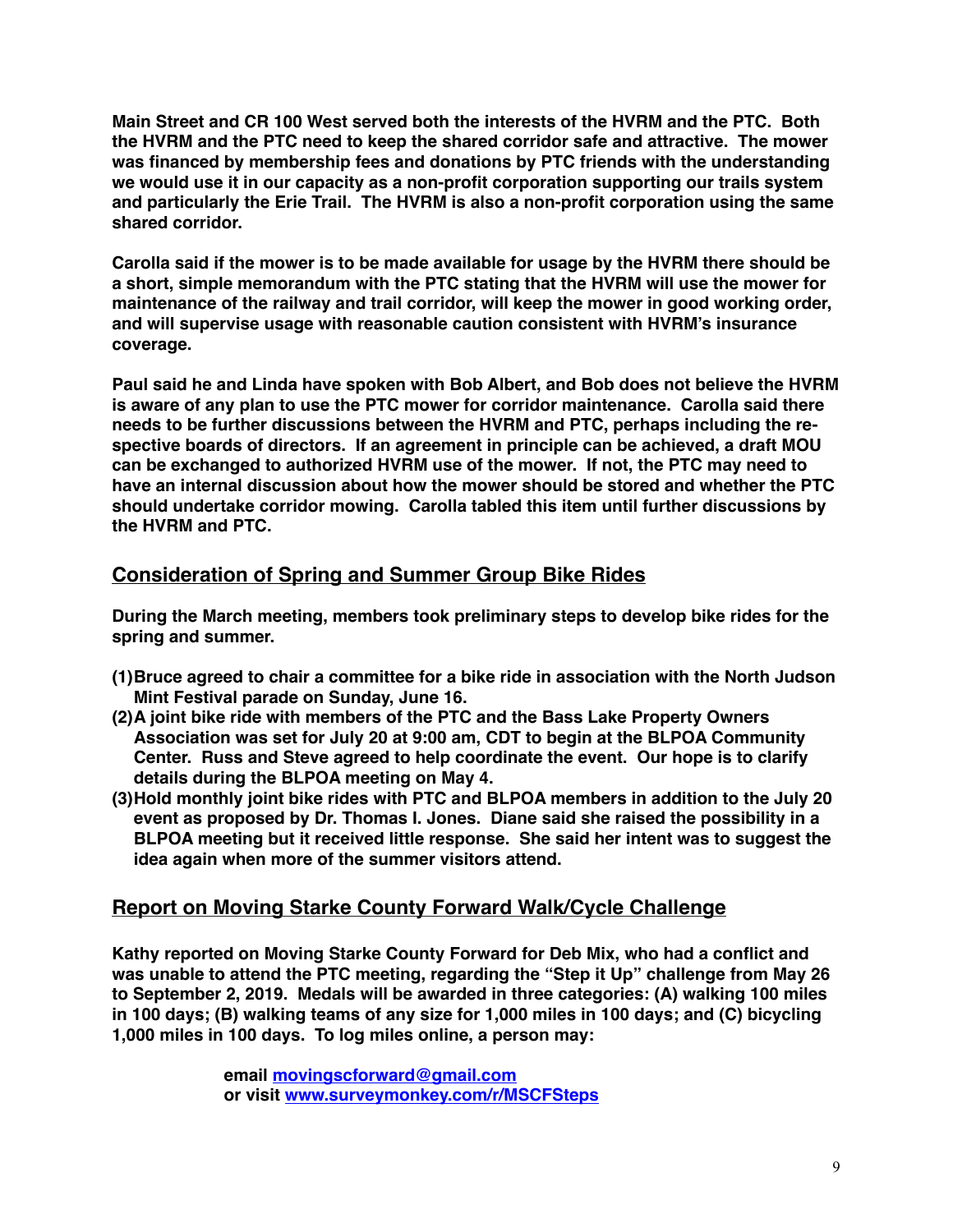**More information may be obtained from Deb Mix.**

#### **Consider Color Fun Walk at Monterey Days Festival**

**Kathy reported the annual Monterey Days Festival is scheduled this year for the Labor Day weekend of August 31 and September 1. After membership discussion, Carolla said she believed she had contacts in the Monterey area that were familiar with the festival operations. Steve said a color fun walk directed primarily to children could help with local understanding of the Erie Trail and our medium and long-term goals. Rhonda said in the early development of the trail there was active participation by Monterey members. There was discussion about whether we might need to order more T-shirts for younger children. Depending on local interest, and particularly among festival organizers, Kathy said she could contact the supplier in Knox to obtain an assessment of cost and availability. This subject will be revisited in the May meeting.**

**Steve said Deb Mix asked him to pass along that the Lucky Clovers 4H Club and the Starke County 4H Leaders, together with the Purdue Extension Service, are holding the Color Me Green Fun Run/Walk. The event is set at the Starke County Fairgrounds, Hamlet, for May 19 with registration at 1:30 pm and the event starting at 2:00 pm.**

#### **Review Bike Repair Station Proposal**

**During the September 2018 meeting, Brian said he and Anita were on the Root River Trail in Minnesota. They observed a bicycle repair station with tools to fix flat tires and to tighten or loosen fixtures. These and a manual air pump were tethered to the station. PTC members expressed interest in obtaining a bike repair station for the Erie Trail.** 

**The subject was revisited during the October 2018 meeting. One possibility suggested for funding a bike repair station was through a grant application. Prices for stations ranged from \$800 to \$1,800. Stations with bike pumps were in the higher range of prices, and a consensus was not achieved on a grant application or whether a bike pump was essential. Since October whether to pursue a bike repair station has arisen incidentally to other agenda items with the promise the subject would be returned for more serious discussion.**

**Carolla reflected that after reviewing bicycle repair stations online, she believes a quality system would cost at least \$1,200. Russ and Kathy agreed that if the PTC is to purchase a bike station, a bike pump is an essential element. Kathy said, "If you have a serious bike problem going for any significant distance, the probability is it's going to involve a flat tire." There was apparent membership consensus on the need to include a bike pump.**

**Brian said his perspective is that two bike stations would be ideal for the nine-mile length of the Erie Trail. If the trail is extended to a length of eleven miles, need for two stations would be even greater.**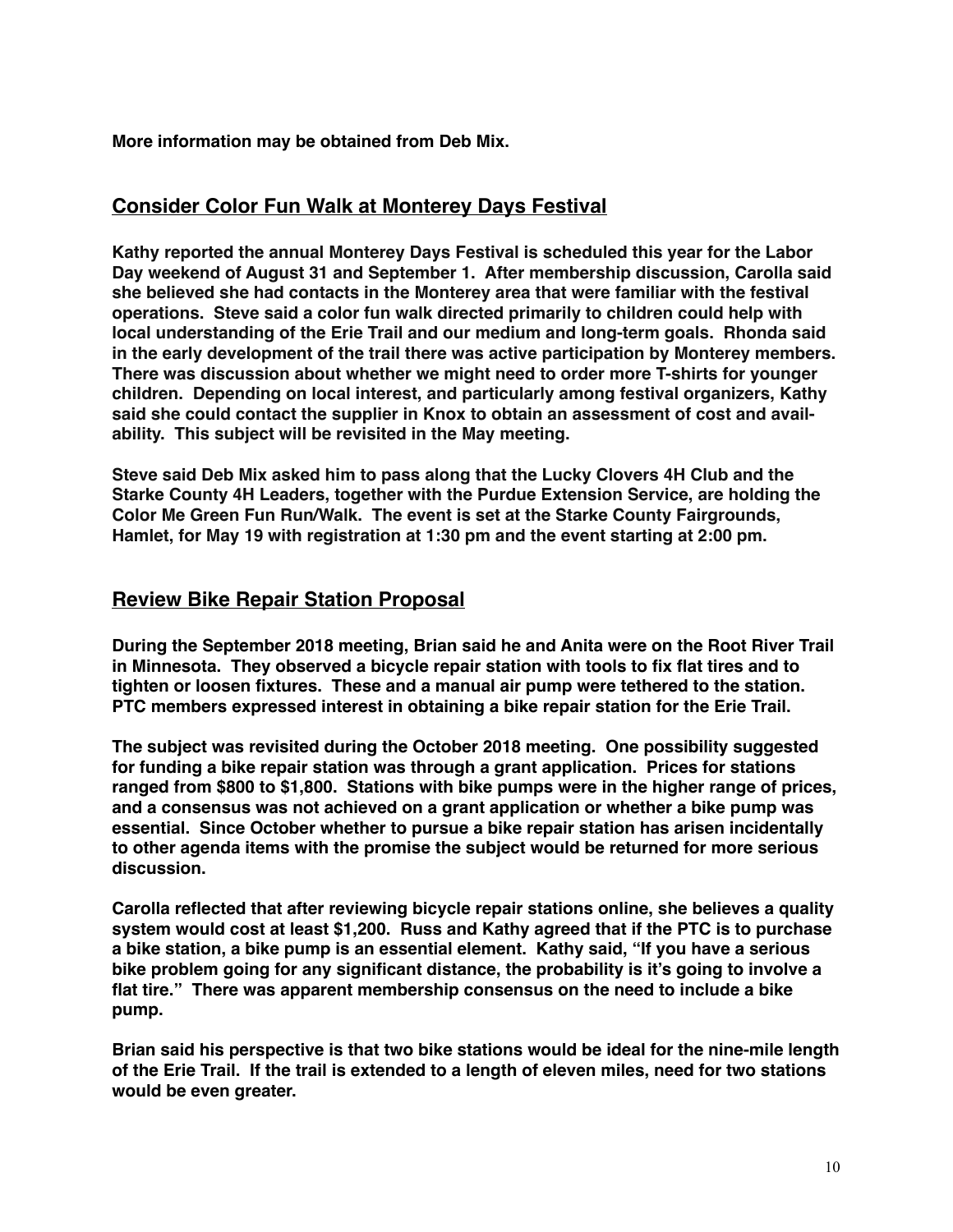**Members expressed the view the PTC does not have adequate funding for the project at this time. When more funding becomes available, the PTC should reconsider moving ahead.**

#### **Update on NIPSCO Action Grant Application**

**Russ said he and Deb Mix made a timely application to NIPSCO for the education part of our application to KVREMC that was not approved last year. This part was sometimes called the "science grant". He reported competition for the grant was intense and the effort was unsuccessful. "But we're on NIPSCO's radar now and may want to try again in the future." Members agreed and thanked Russ and Deb for their considerable efforts in preparation of the grant application.**

## **Report of April 23 Work Day and CISMA**

**Russ said Bruce, Paul, Linda, Sharon, Anita, Steve, Kathy, Diane and he appeared as scheduled at the crossing of S.R. 10 and the Erie Trail for the April 23 Work Day. The weather prediction had been encouraging but the group was met with light rain. The decision was to direct efforts to trash collection from S.R. 10 east to C.R. 800 South. That effort was completed, and the group also did some tree trimming.**

**We were joined by Erica Luchik, the point person for the Indiana Invasives Initiative in Starke County. On April 8 Erica had chaired a Knox meeting intended to help advance Starke County's first CISMA ("Cooperative Invasive Species Management Area). The meeting was sponsored by Starke County's Soil and Water Conservation District and the Purdue Extension Service. Kathy Carrier and Kathy and Steve Lucas attended. On the work day event, Erica and the Lucases walked two miles of the trail and illustrated invasive species challenges as well as native species opportunities.** 

**Erica later announced Starke County's CISMA Call-Out meeting was scheduled for the BLPOA Community Center on Tuesday, May 14, 2019 at 6:00 pm, CDT. The meeting is open to the public and anyone interested in learning about invasive species is welcome to attend. She wrote "invasive species are a growing issue that we would like to address in Starke County, as well as promoting native species." There may in the future be opportunities for the PTC to partner with CISMA.**

#### **Schedule Work Day**

**The next work day was scheduled for May 15, 2019 at noon, CDT (1:00 pm, EDT). If weather permits, participants would seal bridges at Bogus Run and Fell Ditch. Another possibility is the placement of benches at CR 300 East and Lena Park.**